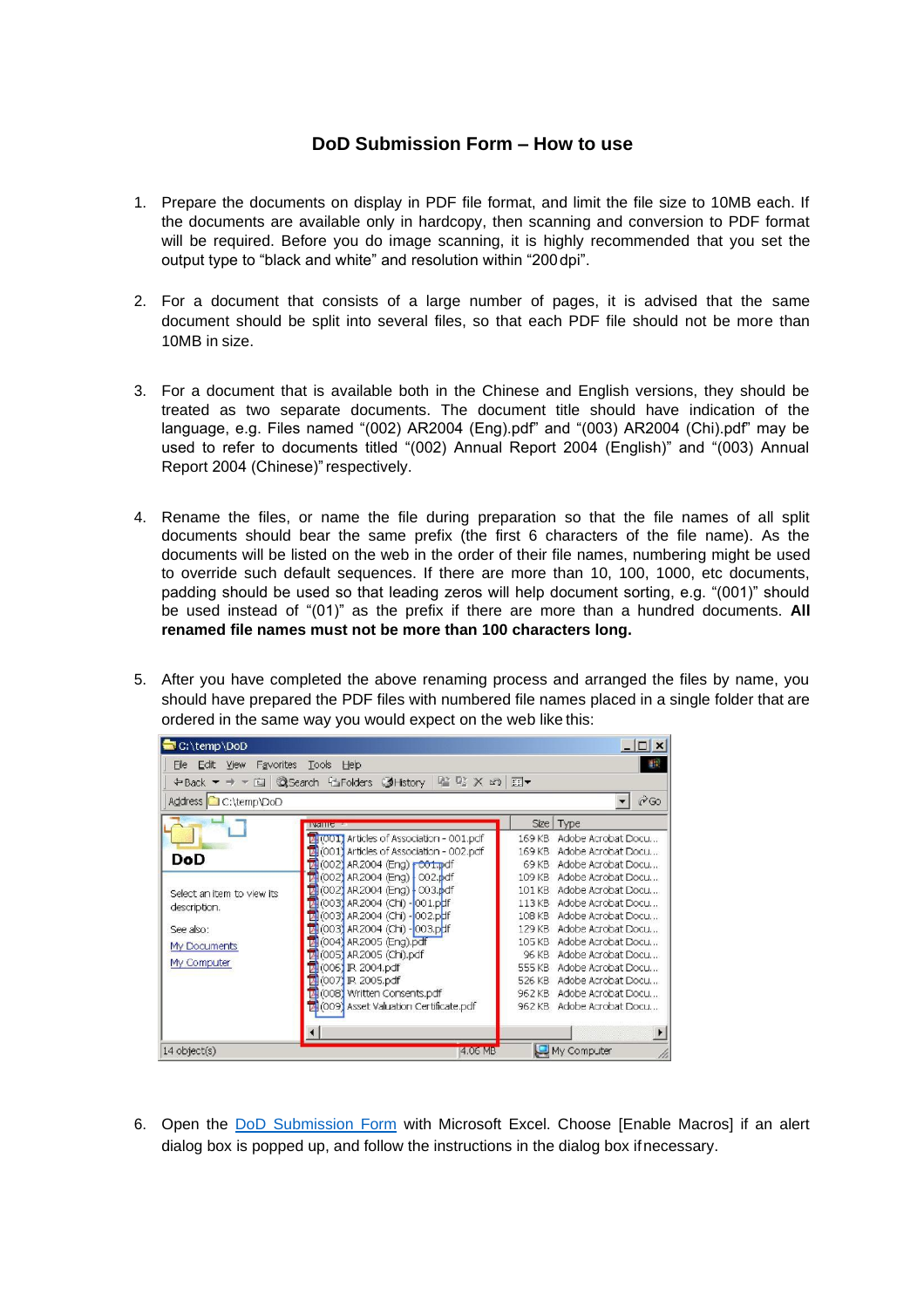- 7. Select the "Example Only" worksheet. Study the sample form and be prepared to fill in the actual input form.
- 8. Select the "Input Form" worksheet and fill in all appropriate data as illustrated in the sample form.
- 9. "Stock Code" field must be in 5 digits, or leading zeros will be added automatically.
- 10. "Document Date" field must be in "dd/mm/yyyy" form, e.g. 20/01/2020, otherwise, the system will try to change your input into this format or the field must be inputted again.
- 11. If all the basic information is filled out, the next step is to load the PDF files (prepared in steps 3 and 4 above) into the form.
- 12. Click the [Extract] button, locate the folder (e.g. c:\temp\dod) where the PDF files are placed using the "Browse for Folder" dialog box like this:



13. Then the List of Documents on Display will be automatically filled out and sorted according to the numbering of the file names like this:

| List of Documents on Display        |         |                                                           |               |
|-------------------------------------|---------|-----------------------------------------------------------|---------------|
| Document Description                |         | Partition File Name                                       | File Size     |
| English                             | Chinese | File must be in Portable Document Format (PDF)            | $\le$ = 10 MB |
| (001) Articles of Association - 001 |         | (001) Articles of Association - 001.pdf<br>$\mathbf{1}$   | $0.16$ MB     |
|                                     |         | (001) Articles of Association - 002.pdf<br>$\overline{2}$ | $0.16$ MB     |
| (002) AR2004 (Eng) - 001            |         | (002) AR2004 (Eng) - 001.pdf<br>$\mathbf{1}$              | 0.07 MB       |
|                                     |         | (002) AR2004 (Eng) - 002.pdf<br>$\overline{c}$            | $0.11$ MB     |
|                                     |         | $(002)$ AR2004 (Eng) - 003.pdf<br>3                       | $0.10$ MB     |
| (003) AR2004 (Chi) - 001            |         | (003) AR2004 (Chi) - 001.pdf<br>$1\,$                     | $0.11$ MB     |
|                                     |         | (003) AR2004 (Chi) - 002.pdf<br>$\overline{c}$            | $0.11$ MB     |
|                                     |         | $\overline{3}$<br>(003) AR2004 (Chi) - 003.pdf            | $0.13$ MB     |
|                                     |         |                                                           |               |
| **End of File**                     |         |                                                           |               |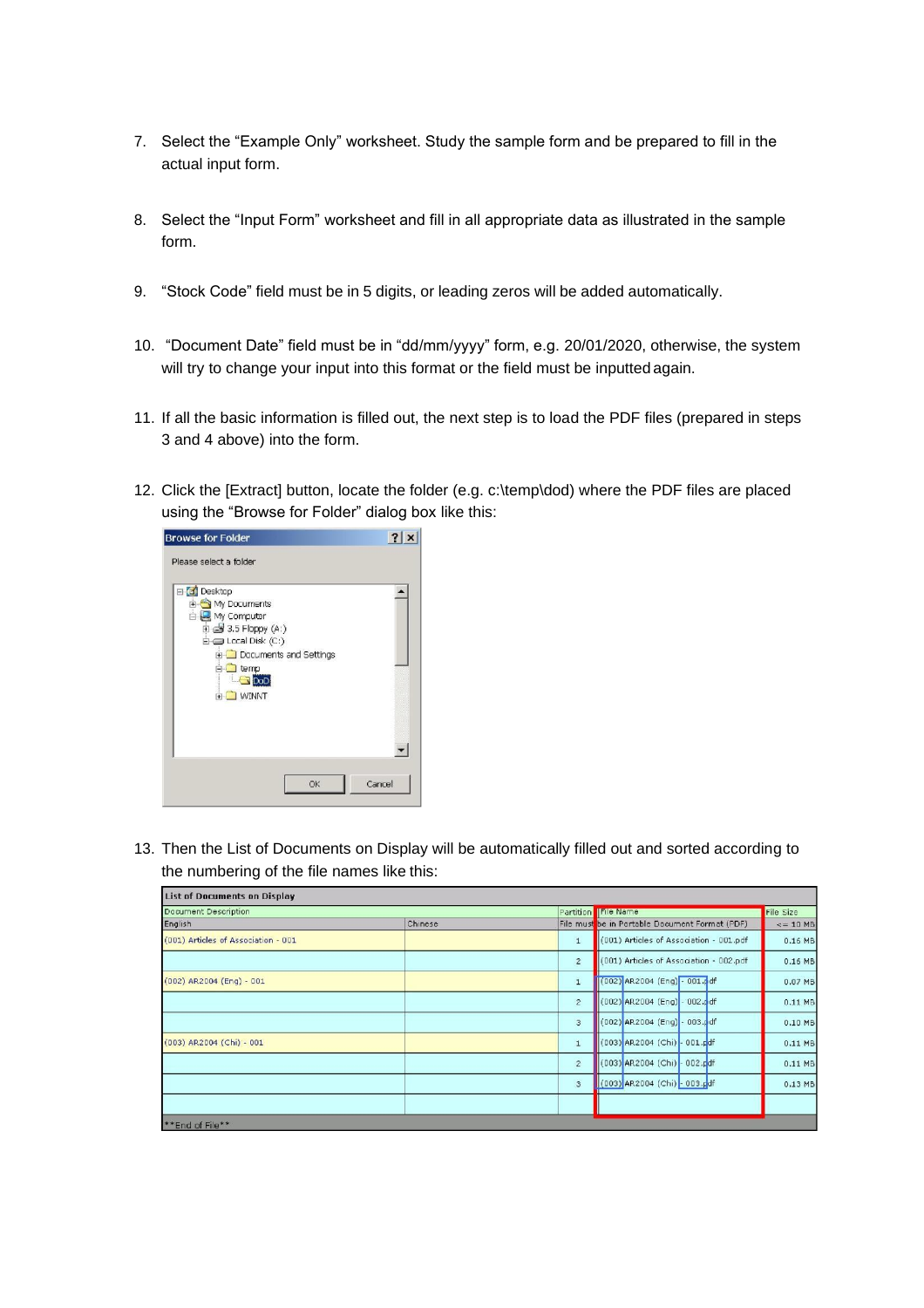14. If there are files larger than 10MB, each of them should be split into several smaller files in the same folder. After doing this, repeat from step 11 above.

|                | Partition File Name                            | File Size      |  |
|----------------|------------------------------------------------|----------------|--|
|                | File must be in Portable Document Format (PDF) | $\leq$ = 10 MB |  |
| All            | (001) Articles of Association.pdf              | 12.00 MB       |  |
| $\mathbf{1}$   | $(002)$ AR2004 (Eng) - 001.pdf                 | $0.07$ MB      |  |
| $\overline{2}$ | (002) AR2004 (Eng) - 002.pdf                   | $0.11$ MB      |  |
| Partition      | <b>File Name</b>                               | File Size      |  |
|                | File must be in Portable Document Format (PDF) | $\le$ = 10 MB  |  |
| $\mathbf{1}$   | (001) Articles of Association - 001.pdf        | 6.00 MB        |  |
| $\overline{2}$ | (001) Articles of Association - 002.pdf        | 6.00 MB        |  |
| $\mathbf{1}$   | $(002)$ AR2004 (Eng) - 001.pdf                 | 0.07 MB        |  |
| $\overline{2}$ | (002) AR2004 (Eng) - 002.pdf                   | 0.11 MB        |  |

15. If all the files are now within the 10MB file size limit and the order that they are placed on the list is just the same way you want them displayed on the web, you may then fill out the English and Chinese descriptions for each document.

To facilitate filling out the document description, the "English Description" field is defaulted with the file name, and you can modify it to give a better description. For documents with several partitions, you only need to fill out the description in the first row.

| <b>List of Documents on Display</b> |  |                                                |                                         |
|-------------------------------------|--|------------------------------------------------|-----------------------------------------|
| Document Description                |  |                                                | Partition File Name                     |
| English<br>Chinese                  |  | File must be in Portable Document Format (PDF) |                                         |
| (001) Articles of Association - 001 |  |                                                | (001) Articles of Association - 001.pdf |
|                                     |  | $\overline{2}$                                 | (001) Articles of Association - 002.pdf |
| $(002)$ AR2004 (Eng) - 001          |  |                                                | $(002)$ AR2004 (Eng) - 001.pdf          |
|                                     |  | ,                                              | (002) AR2004 (Eng) - 002.pdf            |

| List of Documents on Display       |         |           |                                                |
|------------------------------------|---------|-----------|------------------------------------------------|
| Document Description               |         | Partition | File Name                                      |
| English                            | Chinese |           | File must be in Portable Document Format (PDF) |
| (001) Articles of Association      |         |           | (001) Articles of Association - 001.pdf        |
|                                    |         | ۰,        | (001) Articles of Association - 002.pdf        |
| (002) Annual Report 2004 (English) |         |           | $(002)$ AR2004 (Eng) - 001.pdf                 |
|                                    |         |           | (002) AR2004 (Eng) - 002.pdf                   |

 $\bigwedge$ 

| <b>List of Documents on Display</b> |                      |                |                                                |  |
|-------------------------------------|----------------------|----------------|------------------------------------------------|--|
| Document Description                |                      |                | Partition File Name                            |  |
| English                             | Chinese              |                | File must be in Portable Document Format (PDF) |  |
| (001) Articles of Association       | (001) 公司章程           |                | (001) Articles of Association - 001.pdf        |  |
|                                     |                      | $\overline{c}$ | (001) Articles of Association - 002.pdf        |  |
| (002) Annual Report 2004 (English)  | (002) 2004年公司年報 (英文) |                | $(002)$ AR2004 (Eng) - 001.pdf                 |  |
|                                     |                      |                | (002) AR2004 (Eng) - 002.pdf                   |  |